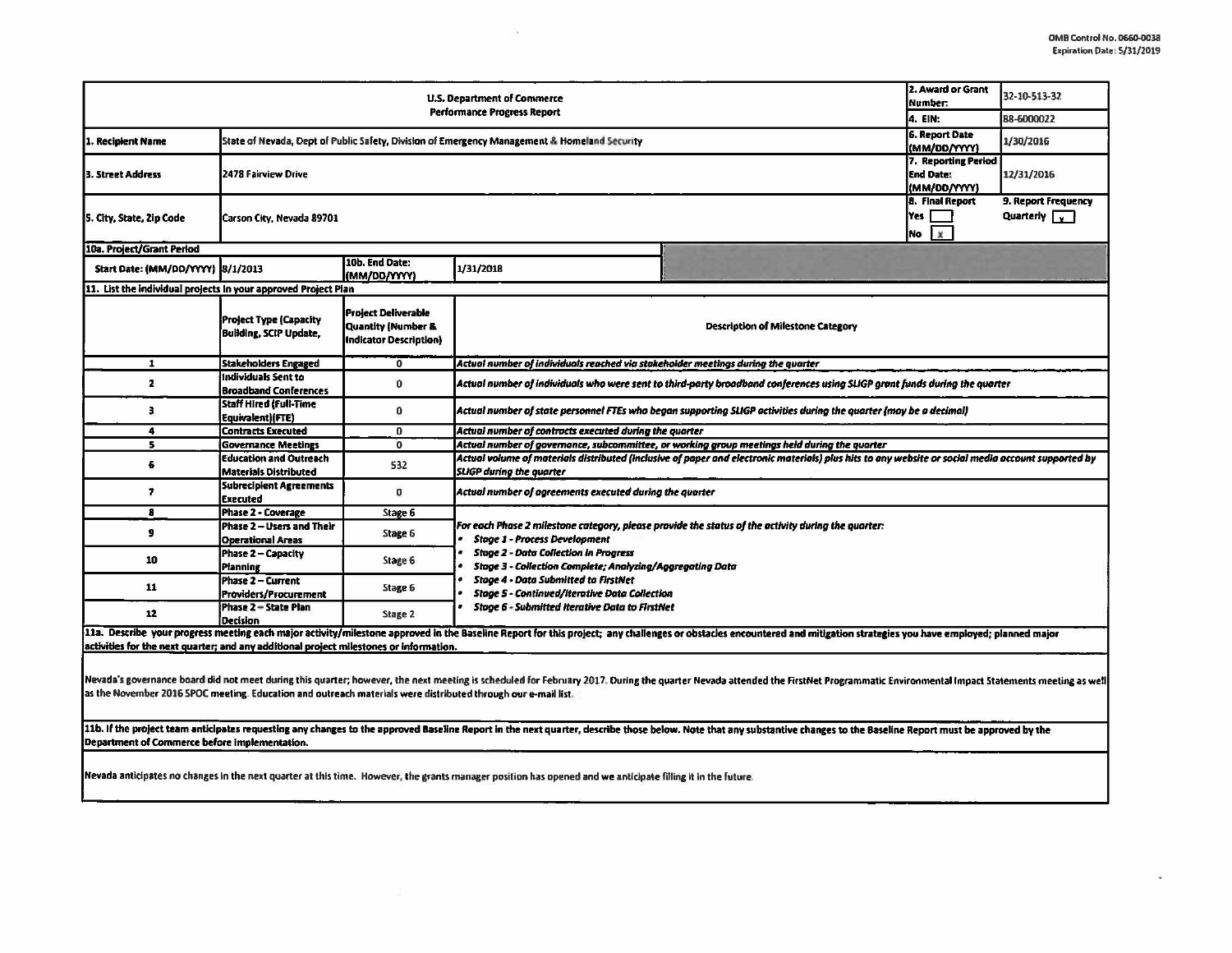ŧ

| 11c. Provide any other information that would be useful to NTIA as it assesses this project's progress.                                                                                  |                                              |                         |                                             |                      |                          |                   |                  |                                                |                                                 |
|------------------------------------------------------------------------------------------------------------------------------------------------------------------------------------------|----------------------------------------------|-------------------------|---------------------------------------------|----------------------|--------------------------|-------------------|------------------|------------------------------------------------|-------------------------------------------------|
|                                                                                                                                                                                          |                                              |                         |                                             |                      |                          |                   |                  |                                                |                                                 |
| Nevada continues outreach to stakeholders.                                                                                                                                               |                                              |                         |                                             |                      |                          |                   |                  |                                                |                                                 |
| 11d. Describe any success stories or best practices you have identified. Please be as specific as possible.                                                                              |                                              |                         |                                             |                      |                          |                   |                  |                                                |                                                 |
| Nevada continues to reach out to stakeholders for education.                                                                                                                             |                                              |                         |                                             |                      |                          |                   |                  |                                                |                                                 |
| 12. Personnel<br>122. If the project is not fully staffed, describe how any lock of staffing may impact the project's time line and when the project will be fully staffed.              |                                              |                         |                                             |                      |                          |                   |                  |                                                |                                                 |
|                                                                                                                                                                                          |                                              |                         |                                             |                      |                          |                   |                  |                                                |                                                 |
| <b>N/A</b>                                                                                                                                                                               |                                              |                         |                                             |                      |                          |                   |                  |                                                |                                                 |
| 12b. Staffing Table - Picose include oil staff that have contributed time to the project. Please do not remove individuals from this table.                                              |                                              |                         |                                             |                      |                          |                   |                  |                                                |                                                 |
| Job Title                                                                                                                                                                                | FTE%                                         |                         |                                             |                      | Project (s) Assigned     |                   |                  |                                                | <b>Change</b>                                   |
| Chief, Emergency<br>Management/SPOC                                                                                                                                                      | 10%                                          | Single Point of Contact |                                             |                      |                          |                   | <b>No Change</b> |                                                |                                                 |
| <b>Emergency Management</b>                                                                                                                                                              |                                              | <b>Grants Manager</b>   |                                             |                      |                          |                   |                  |                                                | No Change                                       |
| <b>Program Manager</b>                                                                                                                                                                   | 10%                                          |                         |                                             |                      |                          |                   |                  |                                                |                                                 |
| <b>Grants and Projects Supervisor</b>                                                                                                                                                    | Supervisor of SLIGP Grant Coordinator<br>10% |                         |                                             |                      |                          | No Change         |                  |                                                |                                                 |
|                                                                                                                                                                                          |                                              |                         |                                             |                      |                          |                   |                  |                                                |                                                 |
|                                                                                                                                                                                          |                                              |                         |                                             |                      |                          |                   |                  |                                                |                                                 |
| 13. Subcontracts (Vendors and/or Subrecipients)<br>13a. Subcontracts Table - Include all subcontractors. The totals from this table must equal the "Subcontracts Total" in Question 14f. |                                              |                         |                                             |                      |                          |                   |                  |                                                |                                                 |
|                                                                                                                                                                                          |                                              |                         |                                             |                      | <b>Contract</b>          |                   |                  |                                                |                                                 |
| <b>Name</b>                                                                                                                                                                              | <b>Subcontract Purpose</b>                   |                         | <b>Type</b><br>(Vandor/Subrec.)             | RFP/RFQ Issued (Y/N) | <b>Executed</b><br>(N/N) | <b>Start Date</b> | <b>End Date</b>  | <b>Total Federal Funds</b><br><b>Allocated</b> | <b>Total Matching Funds</b><br><b>Allocated</b> |
| <b>SWIC</b>                                                                                                                                                                              | <b>SWIC Duties</b>                           |                         | Good of the State<br><b>Contract</b>        | N                    | Y                        | 11/1/2013         | 1/31/2018        | \$319,660.00                                   | \$0.00                                          |
| <b>Grant Coordinator</b>                                                                                                                                                                 | <b>Coordinate Grant</b>                      |                         | <b>Good of the State</b><br><b>Contract</b> | N                    | Y                        | 11/1/2013         | 1/31/2018        | \$217,110.00                                   | \$0.00                                          |
| <b>SLIGP Project</b><br>Manager/Outreach                                                                                                                                                 | Manage SLIGP Programmatic                    |                         | Contract                                    | Y                    | ¥                        | 5/13/2015         | 1/31/2018        | \$432,324.00                                   | \$0.00                                          |
| Legal Counsel                                                                                                                                                                            | Attorney for Process and<br>MOU              |                         | Sub-Grant                                   | N                    | R.                       | 3/1/2013          | 1/31/2018        | \$159,192.00                                   | \$0.00                                          |
| <b>Gap Analysis MOU</b>                                                                                                                                                                  | <b>MOU</b> for partners                      |                         | Contract                                    | N                    | u                        | 12/1/2014         | 1/31/2018        | \$450,000.00                                   | \$0.00                                          |
| Facilitator                                                                                                                                                                              | <b>Meeting Facilitator</b>                   |                         | Contract                                    | N                    | N                        |                   |                  | \$7,200.00                                     | \$0.00                                          |
| Facilitator                                                                                                                                                                              | <b>Meeting Facilitator</b>                   |                         | Contract                                    | N                    | N                        |                   |                  | \$14,400.00                                    | \$0.00                                          |
|                                                                                                                                                                                          |                                              |                         |                                             |                      |                          |                   | Total            | 51.599.906.00                                  | 50.00                                           |
| 13b. Describe any challenges encountered with vendors and/or subratipients.                                                                                                              |                                              |                         |                                             |                      |                          |                   |                  |                                                |                                                 |
| N/A - None                                                                                                                                                                               |                                              |                         |                                             |                      |                          |                   |                  |                                                |                                                 |